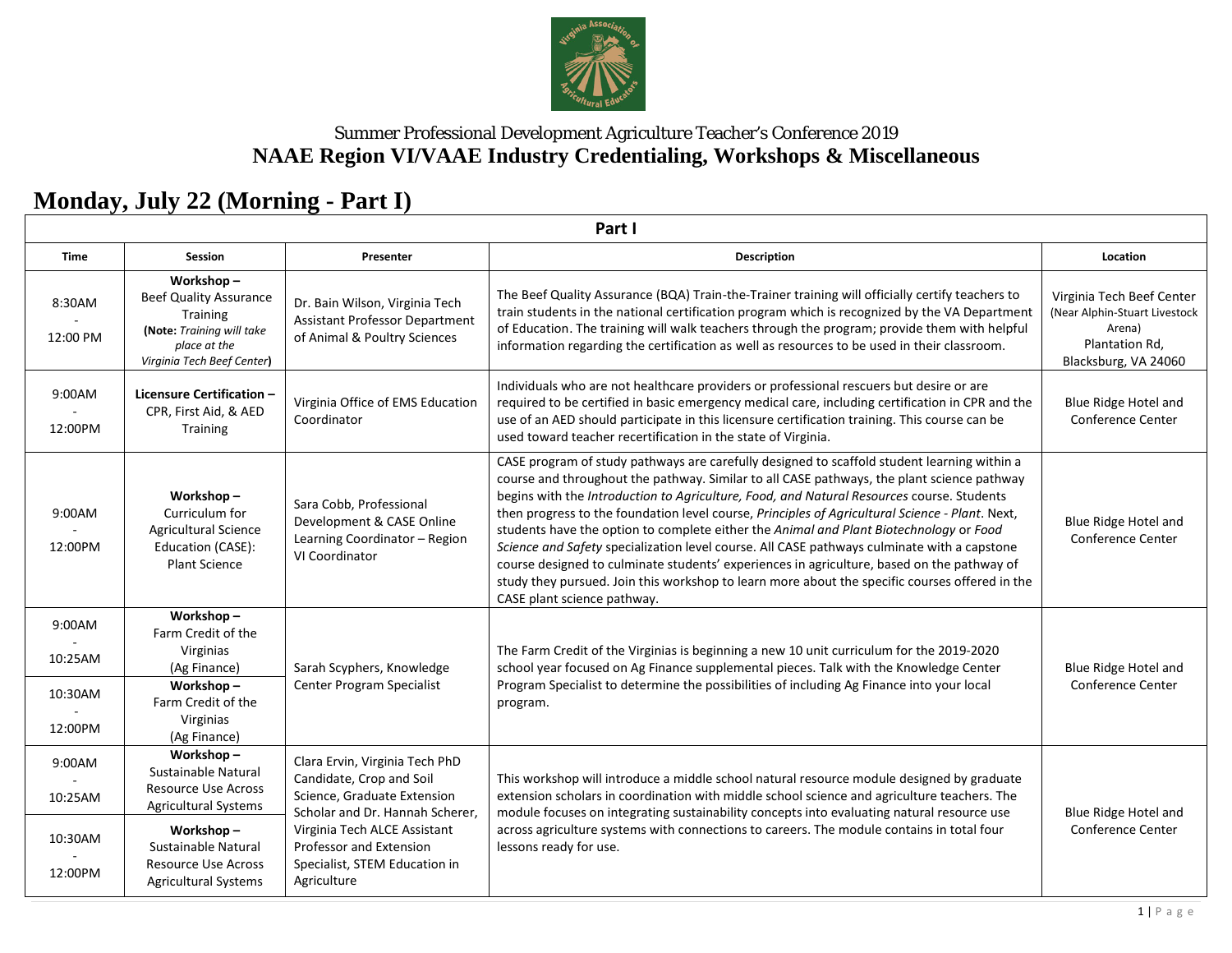

# **Monday, July 22 (Afternoon - Part II)**

**Part II**

| Time               | Session                                                                      | Presenter                                                                                                                                                                                                                                               | <b>Description</b>                                                                                                                                                                                                                                                                                                                                                                                                                     | Location                                                |
|--------------------|------------------------------------------------------------------------------|---------------------------------------------------------------------------------------------------------------------------------------------------------------------------------------------------------------------------------------------------------|----------------------------------------------------------------------------------------------------------------------------------------------------------------------------------------------------------------------------------------------------------------------------------------------------------------------------------------------------------------------------------------------------------------------------------------|---------------------------------------------------------|
| 1:00 PM<br>5:00 PM | <b>Industry Credential-</b><br><b>Greenhouse Operators</b><br>Training       | Dr. Joyce Latimer, Virginia Tech<br>Professor and Extension<br>Specialist, Greenhouse Crops                                                                                                                                                             | This session will serve as a review and training for teachers interested in acquiring the<br>Greenhouse Operators Certification. Testing for the certification will follow the review<br>session.                                                                                                                                                                                                                                      | Blue Ridge Hotel and<br><b>Conference Center</b>        |
| 1:00 PM<br>5:00 PM | Workshop-<br><b>Agricultural Mechanics</b><br>"Make It & Take It"            | Dr. Christian Mariger, Virginia<br><b>Tech Biological Systems</b><br><b>Engineering Department</b>                                                                                                                                                      | No welding talent or experience required! In this Make-It, Take-It, we will have a hands-on<br>agricultural mechanics welding project which has been custom designed by the certified and<br>experienced trainer providing the workshop. All levels of experience are welcome!                                                                                                                                                         | Blue Ridge Hotel and<br>Conference Center               |
| 1:30 PM<br>3:00 PM | Workshop-<br><b>Bovine Artificial</b><br>Insemination<br><b>Short Course</b> | Nicholas Wege Dias, Virginia<br>Tech PhD Student, Animal<br>Science, Graduate Extension<br>Scholar and and Dr. Hannah<br>Scherer, Virginia Tech ALCE<br>Assistant Professor and<br><b>Extension Specialist, STEM</b><br><b>Education in Agriculture</b> | This workshop will provide participants with theoretical knowledge on the cow's reproductive<br>anatomy and physiology and on the artificial insemination technique. Further, hands-on<br>activities where participants are able to practice the technique and simulate palpation in a<br>mannequin will be provided. Teachers will deepen their knowledge of cutting-edge AI<br>techniques in order to improve classroom instruction. | <b>Blue Ridge Hotel and</b><br><b>Conference Center</b> |
| 1:30 PM<br>3:00 PM | Workshop-<br>Teaching with Humor                                             | Dr. Gary Moore, Emeritus<br>(Retired) Faculty, North Carolina<br><b>State University and</b><br>Professional Speaker                                                                                                                                    | *In this presentation, the life of the circuit riding preacher will be examined along with true<br>(typically humorous but not always) stories taken from the journals kept by these preachers.                                                                                                                                                                                                                                        | Blue Ridge Hotel and<br><b>Conference Center</b>        |
| 3:15 PM<br>4:45 PM | Workshop-<br><b>Balancing Family &amp; Work</b>                              | Dr. Gary Moore, Emeritus<br>(Retired) Faculty, North Carolina<br>State University and<br>Professional Speaker                                                                                                                                           | In this presentation, Dr. Moore challenges the audience to examine their priorities and share<br>12 strategies for balancing life and work.                                                                                                                                                                                                                                                                                            | <b>Blue Ridge Hotel and</b><br><b>Conference Center</b> |
| 3:15 PM<br>4:45 PM | Workshop-<br>Thinking of Getting Your<br>Drone License?                      | Mr. Dan Swafford, Virginia 4-H<br>State Office & Project Associate                                                                                                                                                                                      | This workshop will help point the way for those teachers who are thinking about their FAA<br>Remote Pilot License. (Part 107). Information will include what is covered on the Part 107<br>Remote Pilot exam and how and where to prepare for it. Instructors will be teachers who<br>have taken and past the exam.                                                                                                                    | Blue Ridge Hotel and<br>Conference Center               |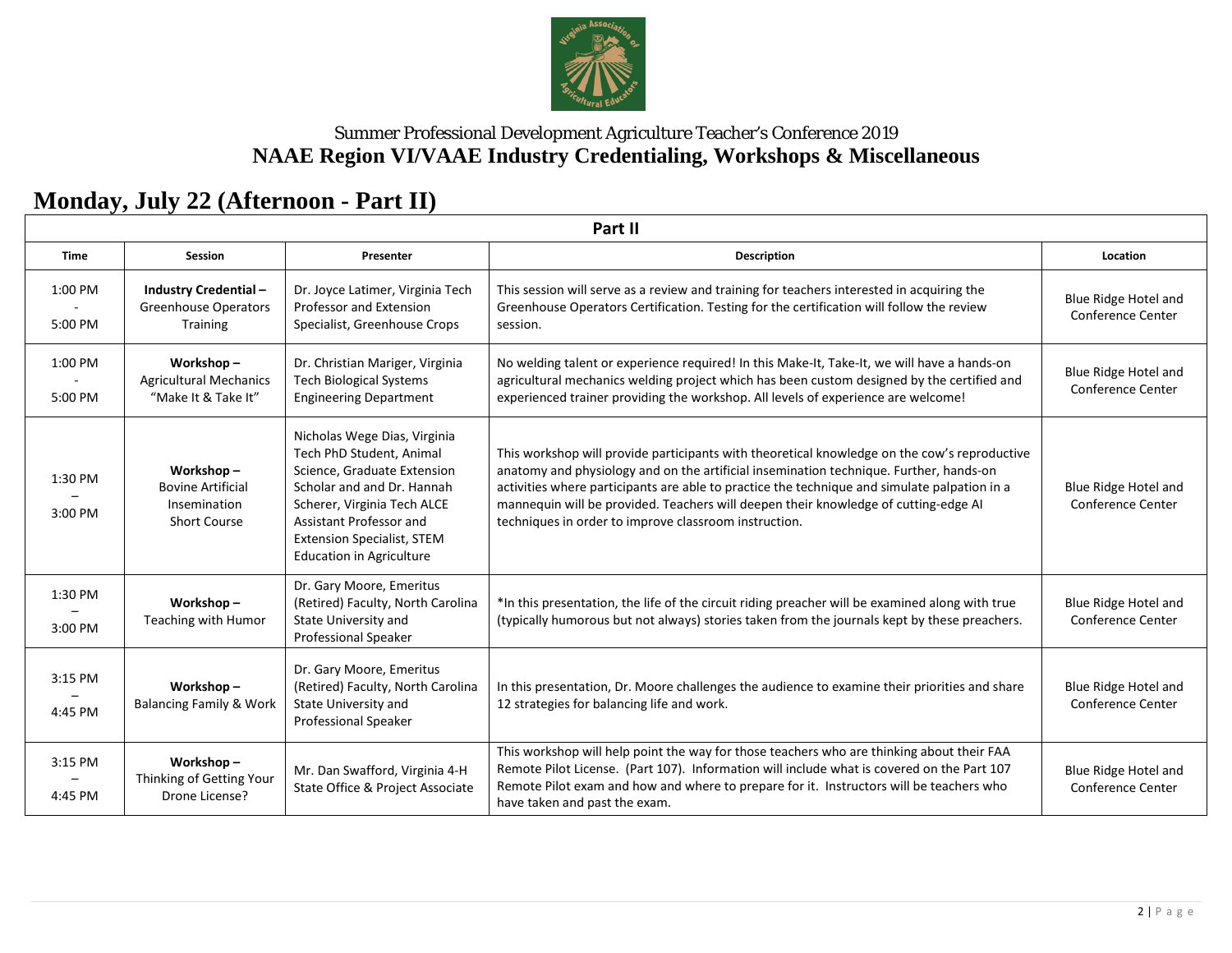

# **Thursday, July 25 (Morning – Part III)**

**Part III**

| <b>Time</b>       | <b>Session</b>                                                                                                              | Presenter                                                                                                                                                                                                                                                                                       | <b>Description</b>                                                                                                                                                                                                                                                                                                                                                                                                                                                                                                                                                                                                                                                                                                                                                                                                   | Location                      |
|-------------------|-----------------------------------------------------------------------------------------------------------------------------|-------------------------------------------------------------------------------------------------------------------------------------------------------------------------------------------------------------------------------------------------------------------------------------------------|----------------------------------------------------------------------------------------------------------------------------------------------------------------------------------------------------------------------------------------------------------------------------------------------------------------------------------------------------------------------------------------------------------------------------------------------------------------------------------------------------------------------------------------------------------------------------------------------------------------------------------------------------------------------------------------------------------------------------------------------------------------------------------------------------------------------|-------------------------------|
| 9:00AM<br>11:45AM | <b>Industry Credential -</b><br>Category 10<br>Pesticide Applicators<br>Training                                            | Virginia Tech Extension Service                                                                                                                                                                                                                                                                 | This session will serve as a review and training session for those interested in acquiring the<br>Commercial Pesticide Applicators Licensure. Testing for licensure will follow the training<br>session.                                                                                                                                                                                                                                                                                                                                                                                                                                                                                                                                                                                                             | Lord Botetourt High<br>School |
| 9:00AM<br>11:45AM | Workshop-<br>Curriculum for<br><b>Agricultural Science</b><br>Education (CASE):<br><b>Animal Science</b>                    | Professional<br>Sara<br>Cobb,<br>& CASE Online<br>Development<br>Learning Coordinator - Region<br>VI Coordinator                                                                                                                                                                                | CASE program of study pathways are carefully designed to scaffold student learning within a<br>course and throughout the pathway. Similar to all CASE pathways, the animal science<br>pathway begins with the Introduction to Agriculture, Food, and Natural Resources course.<br>Students then progress to the foundation level course, Principles of Agricultural Science -<br>Animal. Next, students have the option to complete either the Animal and Plant<br>Biotechnology or Food Science and Safety specialization level course. All CASE pathways<br>culminate with a capstone course designed to culminate students' experiences in agriculture,<br>based on the pathway of study they pursued. Join this workshop to learn more about the<br>specific courses offered in the CASE animal science pathway. | Lord Botetourt High<br>School |
| 9:00AM<br>11:45AM | Workshop-<br>Creating Videos as<br>Teaching Tools: The<br><b>Process Revealed</b><br>through Examples from<br>Dairy Science | Dave Winston, Virginia Tech 4-H<br>Youth Dairy Extension Specialist;<br>Carrie Ceh, Virginia Tech MS<br>Student, Dairy Science,<br>Graduate Extension Scholar; and<br>Dr. Hannah Scherer, Virginia<br><b>Tech ALCE Assistant Professor</b><br>and Extension Specialist, STEM<br>Education in Ag | The first part of the workshop will introduce participants to a series of original videos filmed<br>for the purpose of supporting a specific lesson plan. The videos cover the basics of the Virginia<br>Tech dairy farm by means of a virtual tour, the basics of how a robotic dairy operates, and an<br>introduction to the wide array of careers in agriculture. This workshop will provide insight on<br>how to utilize the videos and lesson plans to support student learning. The second part of the<br>workshop will illuminate the process of planning for, making and publishing these videos on<br>public channels with the goal of equipping participants, to create their own videos.                                                                                                                  | Lord Botetourt High<br>School |
| 9:00AM<br>11:45AM | Workshop-<br>Floriculture -<br>Horticulture<br>Tips & Tricks<br>"Make It & Take It"                                         | Agricultural<br>Sara<br>Jo<br>Jones,<br>Education Teacher and FFA<br>Advisor, Pulaski Co. High School                                                                                                                                                                                           | No design talent or experience required! In this Make-It, Take-It, we will practice principles of<br>design, talk about growing your own cut flowers, offering community workshops, and how to<br>create a school based business. Walk away with a finished project guaranteed to bring joy to<br>any environment.                                                                                                                                                                                                                                                                                                                                                                                                                                                                                                   | Lord Botetourt High<br>School |
| 9:00AM<br>11:45AM | Workshop-<br>Friends of Infinity Acres<br>Ranch                                                                             | Laura Steere, Founder and<br>Manager                                                                                                                                                                                                                                                            | Infinity Acres Ranch was opened in 2007 to provide educational animal interactive tours<br>and the Alpaca/Llama 4-H Club was established. They have provided educational animal<br>experiences through school, organizations and family tours as well as participating in<br>exhibits at local events. Infinity Acres Ranch provides Day Support programs for adults<br>with disabilities, veterans, school field trips, Llama 4-H summer camp, volunteer<br>opportunities, petting zoo and parties, events and non-profit educational programs for<br>youth and the community. Participate in a workshop where you will feel the love,<br>discover the joy, and experience exotic and domestic animal interactions.                                                                                                 | Lord Botetourt High<br>School |